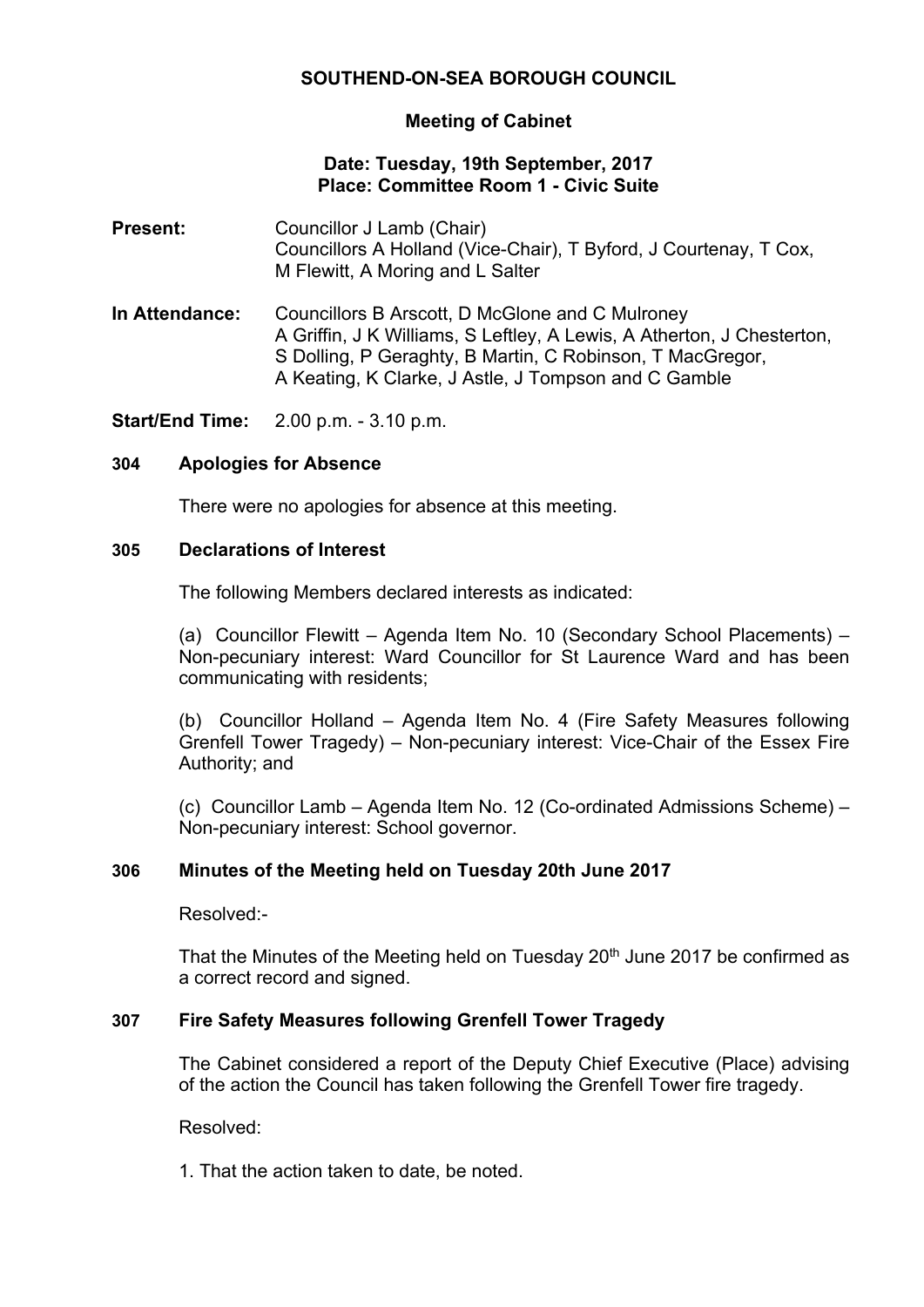2. That it be noted that a further report will be submitted to Cabinet detailing the outcomes of the first phase of the Fire Safety review being undertaken by the Council, South Essex Homes and Essex Fire & Rescue Service.

3. That it be agreed that there is consideration in the Capital Budget proposals for 2018/19 to fund any necessary remedial work or fire safety improvements that are identified by the review set out in resolution 2 above.

Reason for Decision:

To reassure Members that the Council has reviewed the fire safety management measures across its own property portfolio and that assurance is being sought from other public and private sector building owners that they are also reviewing safety measures.

Other options

None.

Note:- This is an Executive function Eligible for call in to Place Scrutiny Committee Executive Councillor: Flewitt **\*Called in to:- Place Scrutiny Committee**

## **308 Monthly Performance Report (July)**

Resolved:

That the submitted report be noted.

Note: This is an Executive function. Eligible for call in to all three Scrutiny Committees Executive Councillor: as appropriate to the item **\*Referred direct and called in to:- all three Scrutiny Committees**

## **309 Risk Based Verification Framework**

The Cabinet considered a report of the Chief Executive proposing the adoption of a policy for risk based verification within the benefits service.

Resolved:

That the implementation of the Risk Based Verification Policy attached at Appendix 1 to the submitted report, be approved.

Reason for Decision

To improve performance in reducing fraud and error leading to additional Government funding through the Right Benefit initiative.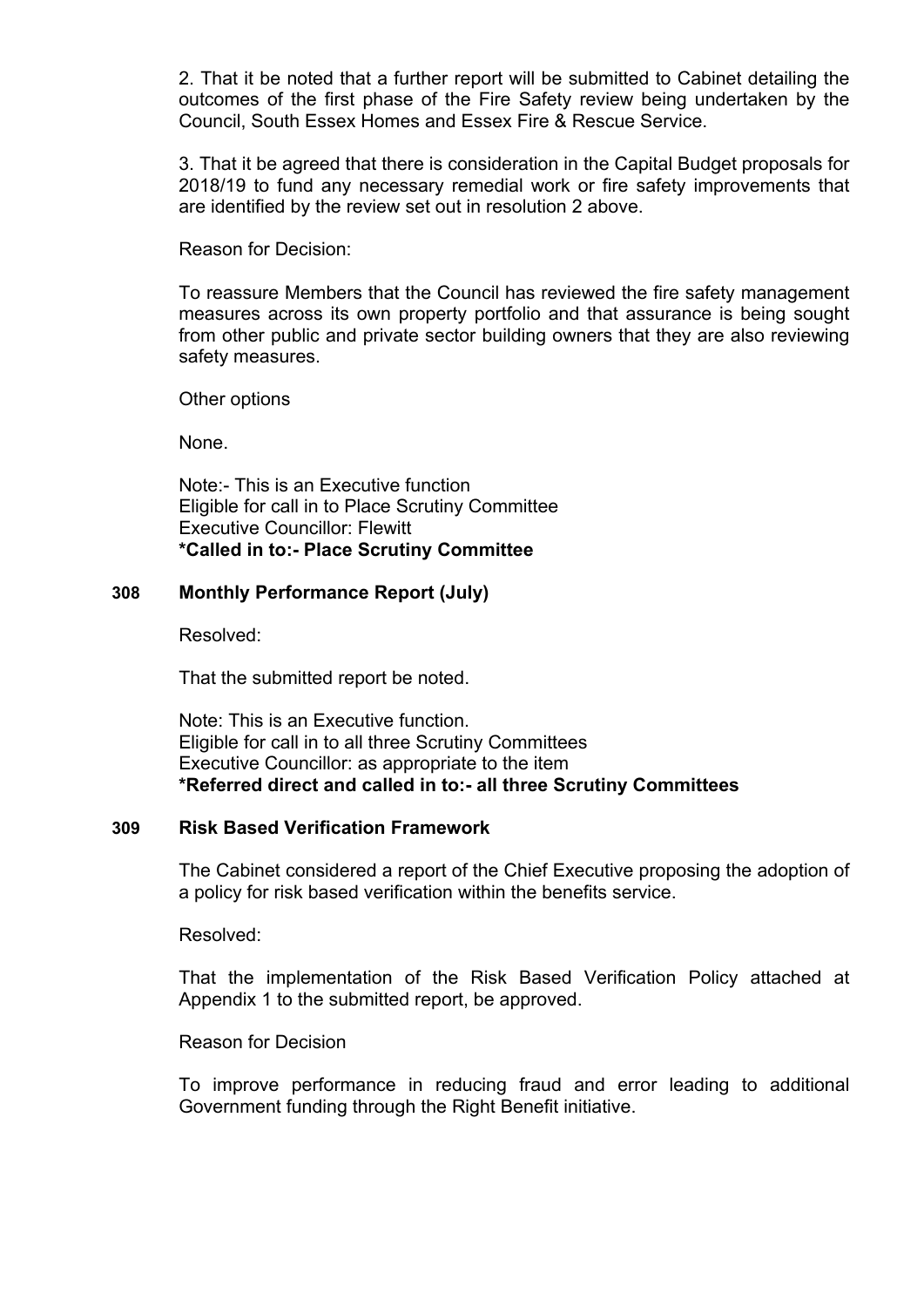## Other Options

To continue to work as we are but this would not free up the additional resources required to do the further checks.

Note: This is an Executive function Eligible for call in to Policy & Resources Scrutiny Committee Executive Councillor: Moring **\*Called in to:- Policy & Resources Scrutiny Committee**

## **310 Quarter One Treasury Management Report**

The Cabinet considered a report of the Chief Executive covering the treasury management activity for the period from April 2017 to June 2017.

Resolved:

1. That the Quarter One Treasury Management Report for 2017/18, be approved.

2. That it be noted that the Treasury management activities were carried out in accordance with the CIPFA (The Chartered Institute of Public Finance and Accountancy) Code of Practice for Treasury Management in the Public Sector during the period from April to June 2017.

3. That it be noted that the loan and investment portfolios were actively managed to minimise cost and maximise interest earned, whilst maintaining a low level of risk.

4. That it be noted that an average of £48.6m of investments were managed inhouse. These earned £0.052m of interest during the three month period at an average rate of 0.43%. This is 0.32% over the average 7-day LIBID and 0.18% over the bank base rate.

5. That it be noted that an average of £5.0m was managed by an enhanced cash fund manager. This earned £0.006m during this three month period at an average rate of 0.52%.

6. That it be noted that an average of £15.2m was managed by two short dated bond fund managers. This earned £0.046m during this three month period from a combination of an increase in the value of the units and income distribution, giving a combined return of 1.21%.

7. That it be noted that an average of £15.9m was managed by two property fund managers. These earned £0.403m during this three month period from a combination of an increase in the value of the units and income distribution, giving a combined return of 10.14%.

8. That it be noted that the level of borrowing from the Public Works Loan Board (PWLB) (excluding debt relating to services transferred from Essex County Council on 1<sup>st</sup> April 1998) remained at the same level of £227.8m (HRA: £77.0m, GF: £150.8m) during the period from April to June 2017.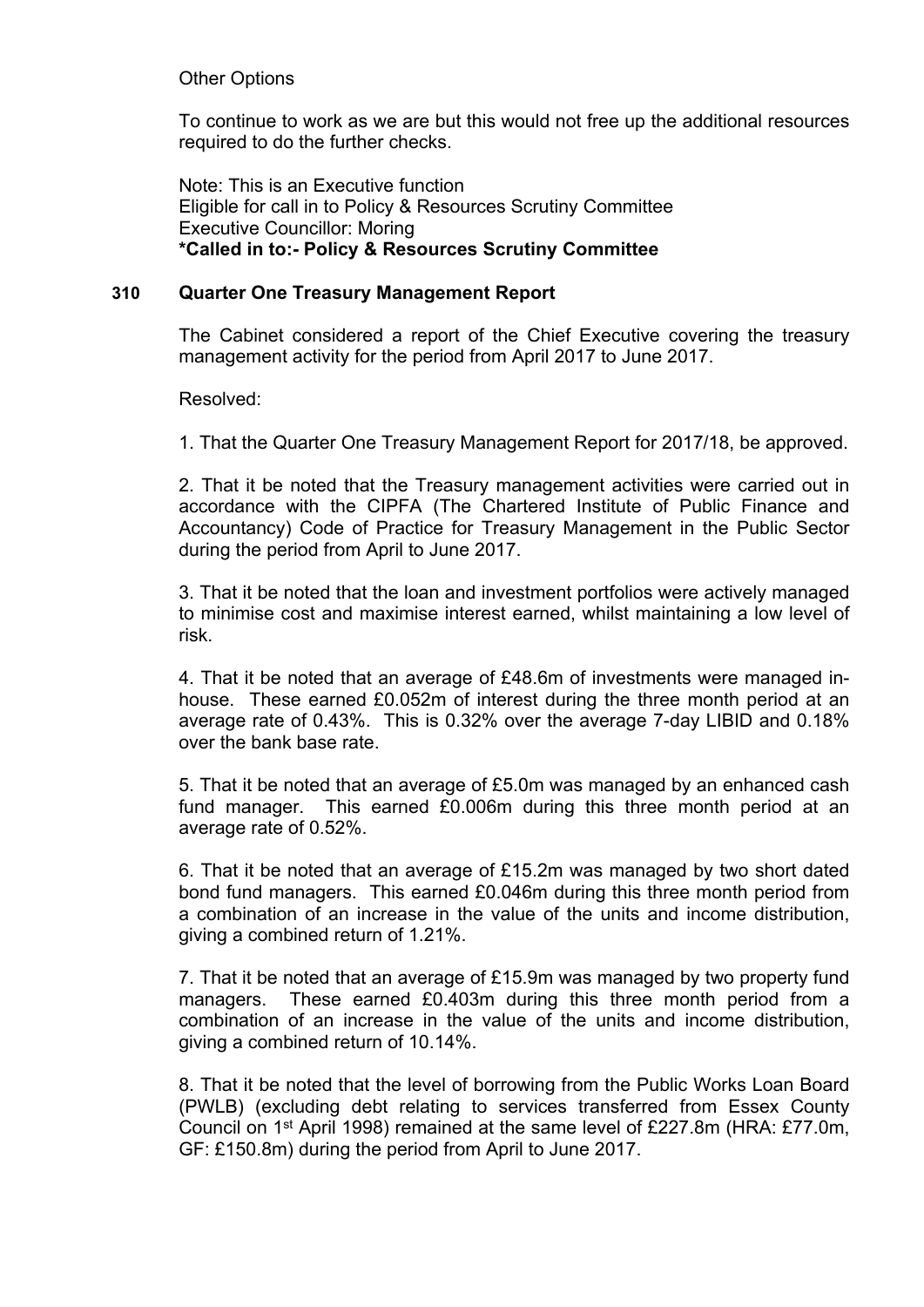9. That it be noted that during the quarter the level of financing for 'invest to save' schemes increased from £7.90m to £8.75m.

Reason for Decision

The CIPFA Code of Practice on Treasury Management recommends that Local Authorities should submit reports regularly. The Treasury Management Policy Statement for 2017/18 sets out that reports would be submitted to Cabinet quarterly on the activities of the treasury management operation.

Other options

None.

Note: This is an Executive Function Eligible for call in to: Policy & Resources Scrutiny Committee Executive Councillor: Moring

### **311 Debt Position at 31 July 2017**

The Cabinet considered a report of the Chief Executive informing Members of the current position on the outstanding debt to the Council as at 31st July 2017.

Resolved:

1. That the current outstanding debt position as at 31st July 2017 and the position of debts written off to 31<sup>st</sup> July 2017 as set out in Appendices A and B of the submitted report, be noted.

2. That the write offs as detailed in Appendix B, be approved.

Reason for Decision

All reasonable steps to recover the debt have been taken and therefore where a write-off is recommended it is the only course of action available.

If the Council wishes to pursue debts for bankruptcy proceedings, it will follow the agreed and published recovery policy that covers this.

Other options

None

Note: This is an Executive function Eligible for call in to: Policy and Resources Scrutiny Committee Executive Councillor: Moring **\*Called in to:- Policy & Resources Scrutiny Committee**

## **312 Appropriation of Land at Burr Hill Chase**

The Cabinet considered a report of the Chief Executive proposing the appropriation of land at Priory School and Burr Hill Chase from education use for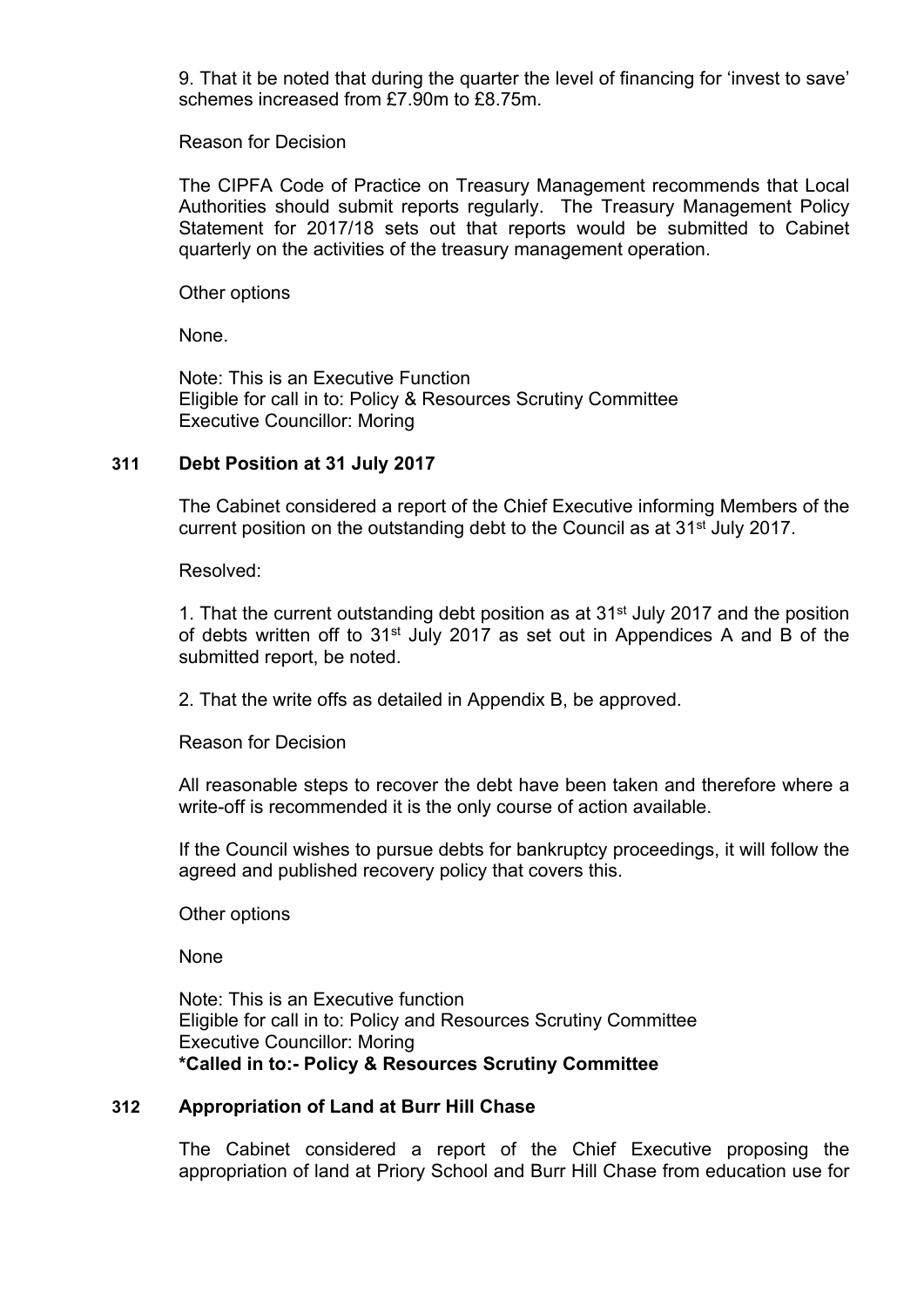planning purposes to enable the wider redevelopment of the land following the relocation of the school.

### Resolved:

That under S122 (1) of the Local Government Act 1972, the land at Priory School and Burr Hill Chase be appropriated from education use for planning purposes immediately following the vacation of the site to enable its redevelopment following relocation of the school in accordance with the consent of the Secretary of State for Education.

### Reasons for Decision

The appropriation of land is required to ensure that the use is appropriately recorded and the land is enabled for future development.

#### Other options

As the Cabinet has agreed the future use of land subject to the consent of the Secretary of State for education which has now been received, other options are not relevant in this case.

Note: This is an Executive Function Eligible for call in to: Policy and Resources Scrutiny Committee Executive Councillor: Moring **\*Called in to:- Policy & Resources Scrutiny Committee**

#### **313 Secondary School Placements**

The Cabinet considered a report of the Deputy Chief Executive (People) updating Members on the progress of the Secondary School Places Programme and the progress on identifying a site for a new Free School.

Resolved:

1. That current progress on the progression of current expansion projects at good and outstanding secondary schools for September 2018, namely Shoeburyness High School and St Thomas More High School, be noted.

2. That the continuation of expansion discussions with remaining Good and Outstanding Schools, namely Belfairs Academy, The Eastwood Academy and St Bernard's High School, to secure the remaining 60 places still required for September 2018, be approved.

3. That work continues on securing the plot of land identified in the submitted report to support an application to the Department of Education for a new secondary free school for September 2019.

### Reasons for Decision

The Council has a statutory duty to ensure sufficient places for all statutory school aged children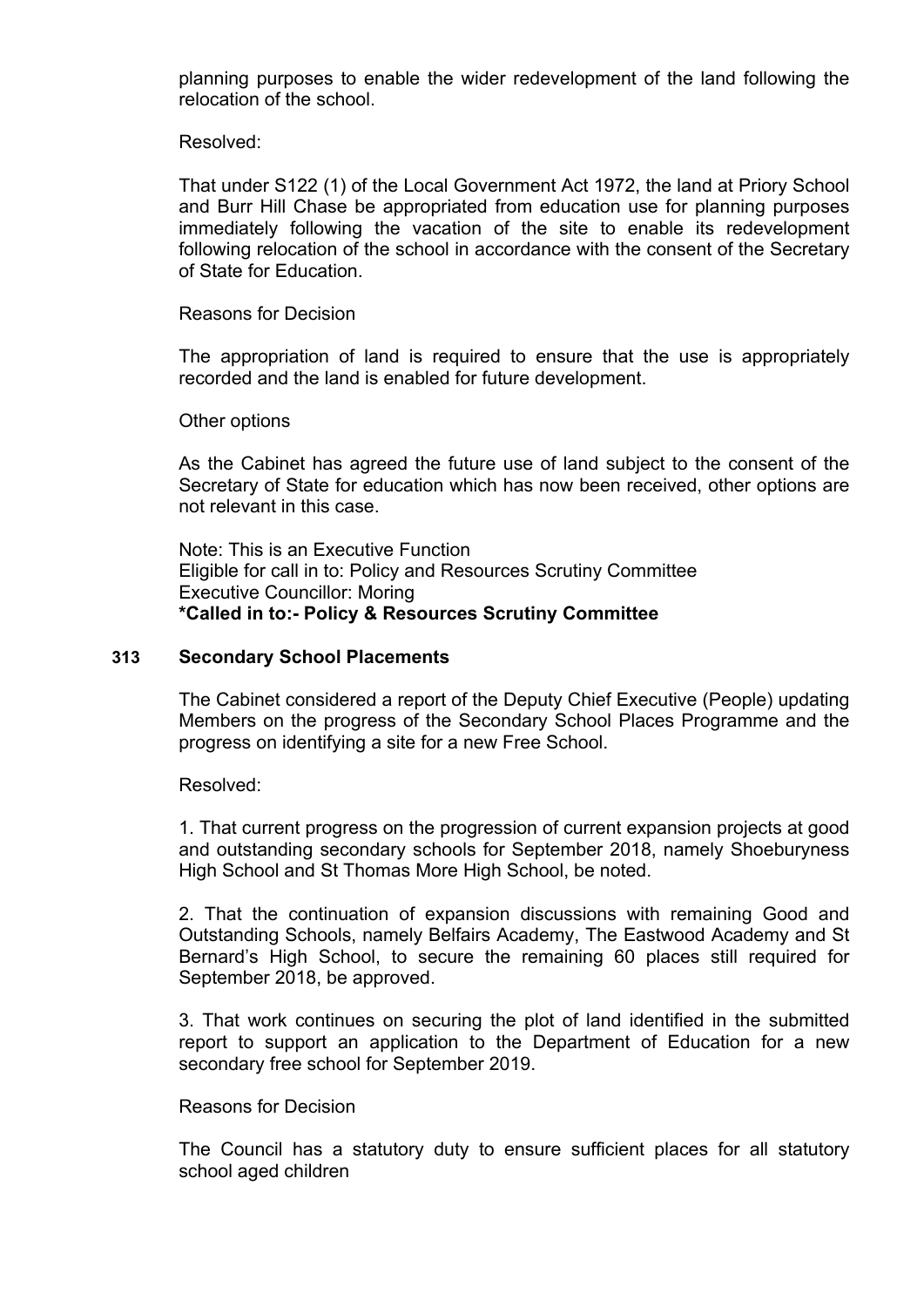## Other Options

The Council has no option other than to provide sufficient school places if it is to meet its statutory duties.

Note: This is an Executive Function Eligible for call in to: People Scrutiny Committee Executive Councillor: Courtenay

## **314 School Performance Report Summer 2017 - Outcomes KS2 and KS4**

The Cabinet considered a report of the Deputy Chief Executive (People) which informed Members of the high level performance outcome for all Southend schools at all key stages following the summer tests and examinations.

On consideration of the report, the Chairman referred to the excellent school examination results and thanked the relevant officers and others for their contribution towards the positive outcomes.

Resolved:

That the overall performance of Southend schools at each of the key stages, in particular relative to the emerging national benchmarks, be noted.

Reasons for Decision

To note the performance of Southend schools.

Other Options

None.

Note: This is an Executive function Eligible for call in to: People Scrutiny Committee Executive Councillor: Courtenay

## **315 Co-ordinated Admissions Scheme**

The Cabinet considered a report of the Deputy Chief Executive (People) presenting the Coordinated Admissions Scheme for 2019 onwards and the Published Admission Limits for community schools.

Resolved:

1. That a consultation with governing bodies of community schools takes place on the published admission numbers for community infant, junior and primary schools for September 2019, as set out in Appendix 1 to the submitted report.

2. That the proposed Coordinated Admissions Scheme for 2019 onwards (as set out at Appendix 2 to the submitted report), in principle, be approved, and if there are minor areas to be resolved following the consultation with all schools, the decisions on minor amendments be delegated to the Deputy Chief Executive (People) in consultation with the Executive Councillor for Children & Learning.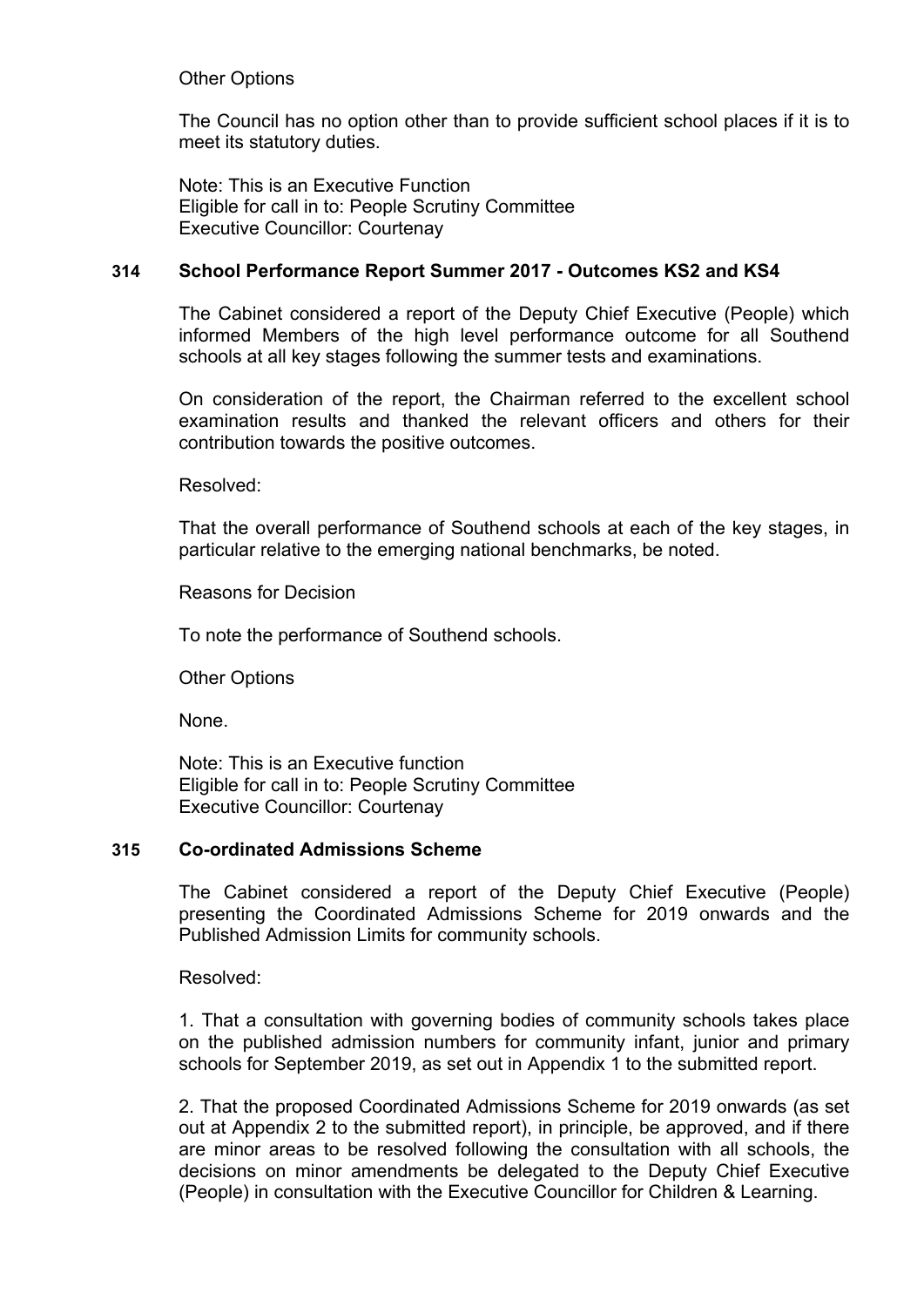## Reasons for Decision

The determination of admission arrangements for community schools and the provision of a coordinated admissions scheme is a statutory requirement.

Other Options

None.

Note: This is an Executive function Eligible for call in to: People Scrutiny Committee Executive Councillor: Courtenay

## **316 Suicide Prevention Strategy**

The Cabinet considered a report of the Deputy Chief Executive (People) presenting the draft Suicide Prevention Strategy for Southend, Essex and Thurrock entitled 'Let's Talk About Suicide.'

Resolved:

That the Suicide Prevention Strategy and associated actions, be approved.

Reasons for Decision

To reduce suicide rates.

Other Options

None.

Note: This is an Executive function Eligible for call in to: People Scrutiny Committee Executive Councillor: Salter **\*Called in to:- People Scrutiny Committee**

### **317 Skills Strategy**

The Cabinet considered a report of the Deputy Chief Executive (Place) updating Members on the development of a Skills and Labour Market Strategy for Southend-on-Sea 2018-2022.

Resolved:

That the Towards a Skills and Labour Market Strategy for Southend-on-Sea, attached at appendix 1 to the submitted report, for wider consultation, be approved.

Reasons for Decision

The strategy aims to improve the Southend skills support landscape, raise ambition and skills levels, increase employment opportunities in local jobs and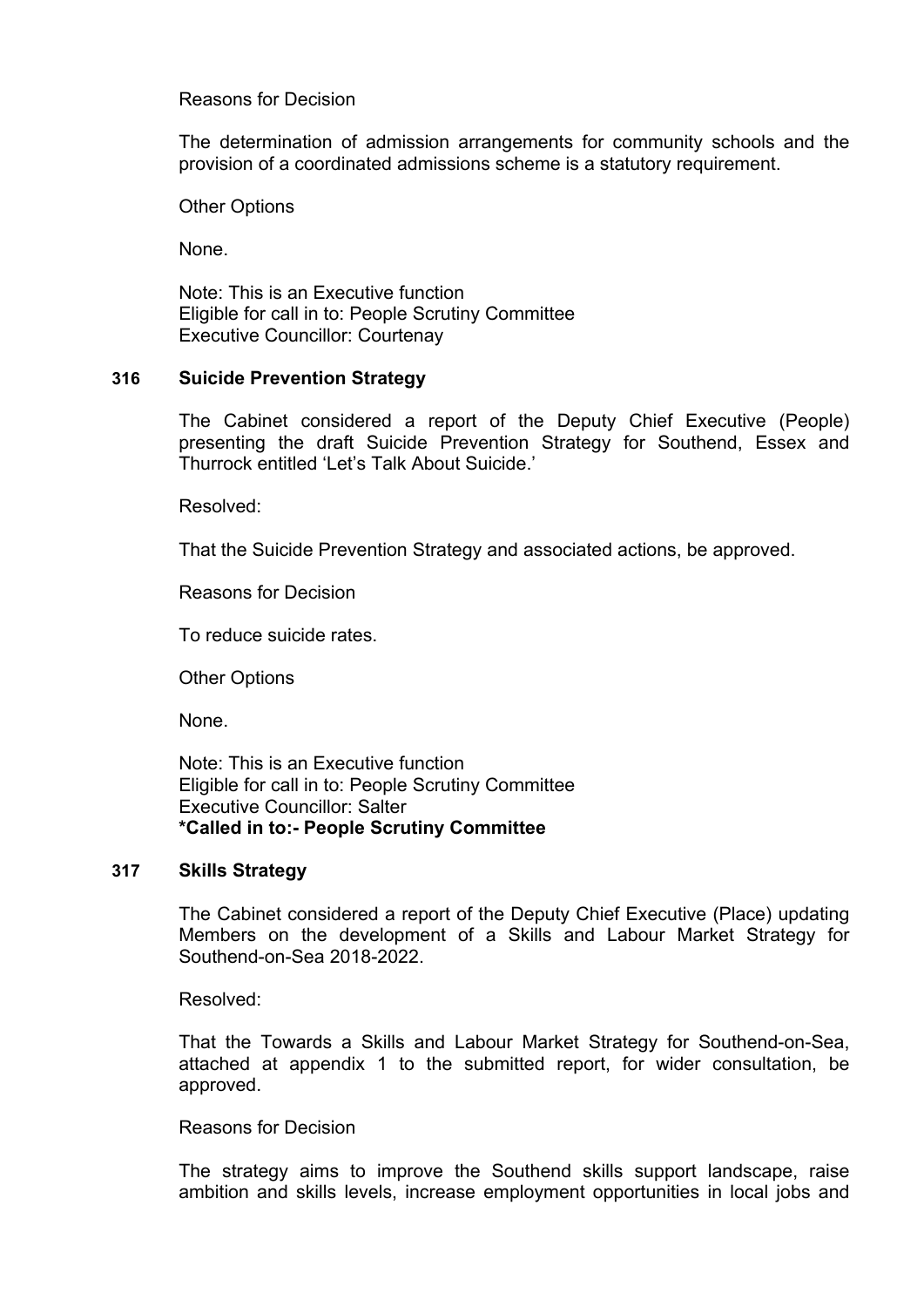enable economic growth through equipping residents with the skills needed by business. A clear strategy for the Council and its stakeholders will play an integral role in maximising the benefit realised by local residents facilitating economic growth.

### Other Options

Decide not to pursue the development of a Skills and Labour Market Strategy and allow the market to continue as it is. The result of this would be an absence of community leadership on the subject and a lack of response to the issues identified in the first stage consultation and assessment.

Note: This is an Executive function Eligible call in to: Place Scrutiny Committee Executive Councillor: Holland **\*Called in to:- Place Scrutiny Committee**

### **318 Energy Opportunities**

The Cabinet considered a report of the Deputy Chief Executive (Place) which sought approval to launch a set of energy generation, storage and management services under the Southend Energy brand underpinned by minimum standards and an associated marketing campaign.

Resolved:

1. That a set of minimum standards for energy generation and storage devices and associated management services to be managed through the proposed governance process, be established.

2. That the devices and services be marketed to help households to save money and reduce their net energy consumption.

3. That the scheme be supported by an appropriate governance process, as set out in paragraph 5 of the submitted report, that will approve suppliers and processes for the scheme and the marketing for both the scheme, as a whole, and individual suppliers.

4. That it be noted that the scheme will be funded over time by referral fees and marketing contributions from suppliers with an initial investment of £50k from the Business Transformation Fund (already approved) to launch the scheme and to fund one staffing post until revenues cover on-going costs. Over time, any net revenues will be used to fund the energy team.

### Reasons for Decision

The savings to households together with other benefits of the proposals are detailed in the report.

### Other Options

Doing nothing will remove the opportunity for Southend residents to make significant savings on their energy costs in the face of rising energy prices and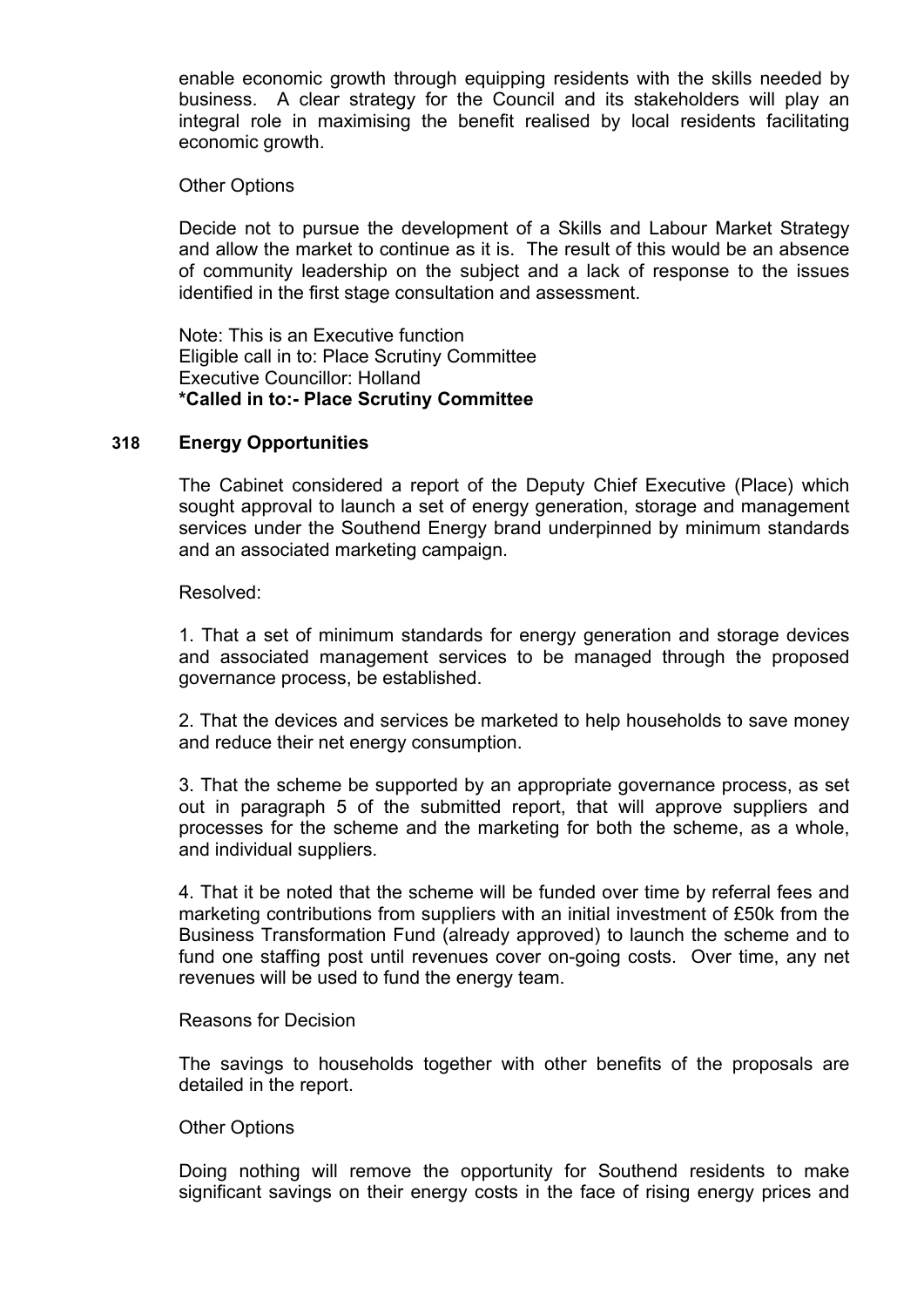remove the opportunity for improved local grid resilience. Households wishing to engage with the market would be exposed to a confusing marketplace without support.

Note: This is an Executive function Eligible for call in to: Place Scrutiny Committee Executive Councillor: Holland **\*Called in to:- Place Scrutiny Committee**

### **319 S-CATS (London Road Projects)**

The Cabinet considered a report of the Deputy Chief Executive (Place) providing an update on the progress of the 'Southend Central Area Transport Scheme (S-CATS).

Resolved:

1. That either of the two design options for London Road (between Queensway and College Way) be taken forward to construction which will allow selection of the final design to be carried out in consultation with stakeholders and public.

2. That the drainage works can be started along London Road in September 2017, in preparation for the scheme construction to start in October 2017.

3. That the authority be delegated to the Chief Executive and Deputy Chief Executive (Place), in consultation with the Leader of the Council and the Executive Councillor for Transport, Waste and Regulatory Services, to agree the final design option, Option A or Option B, selected after stakeholder and public consultation, to be taken forward to implementation with a programmed commencement in October 2017, together with the advertisement of any necessary Traffic Regulation Orders.

Reasons for Decision

Southend Central Area Transport Scheme represents a major opportunity to support the continued growth and regeneration of the Southend Central Area.

Other Options

If no action was taken, the investment opportunity would be lost. This would reduce the contribution to supporting local health and wellbeing and restrict accessibility and local mobility, and potentially undermine business confidence and investment within the area.

Note: This is an Executive function. Eligible for call in to: Place Scrutiny Committee Executive Councillor: Cox **\*Called in to:- Place Scrutiny Committee**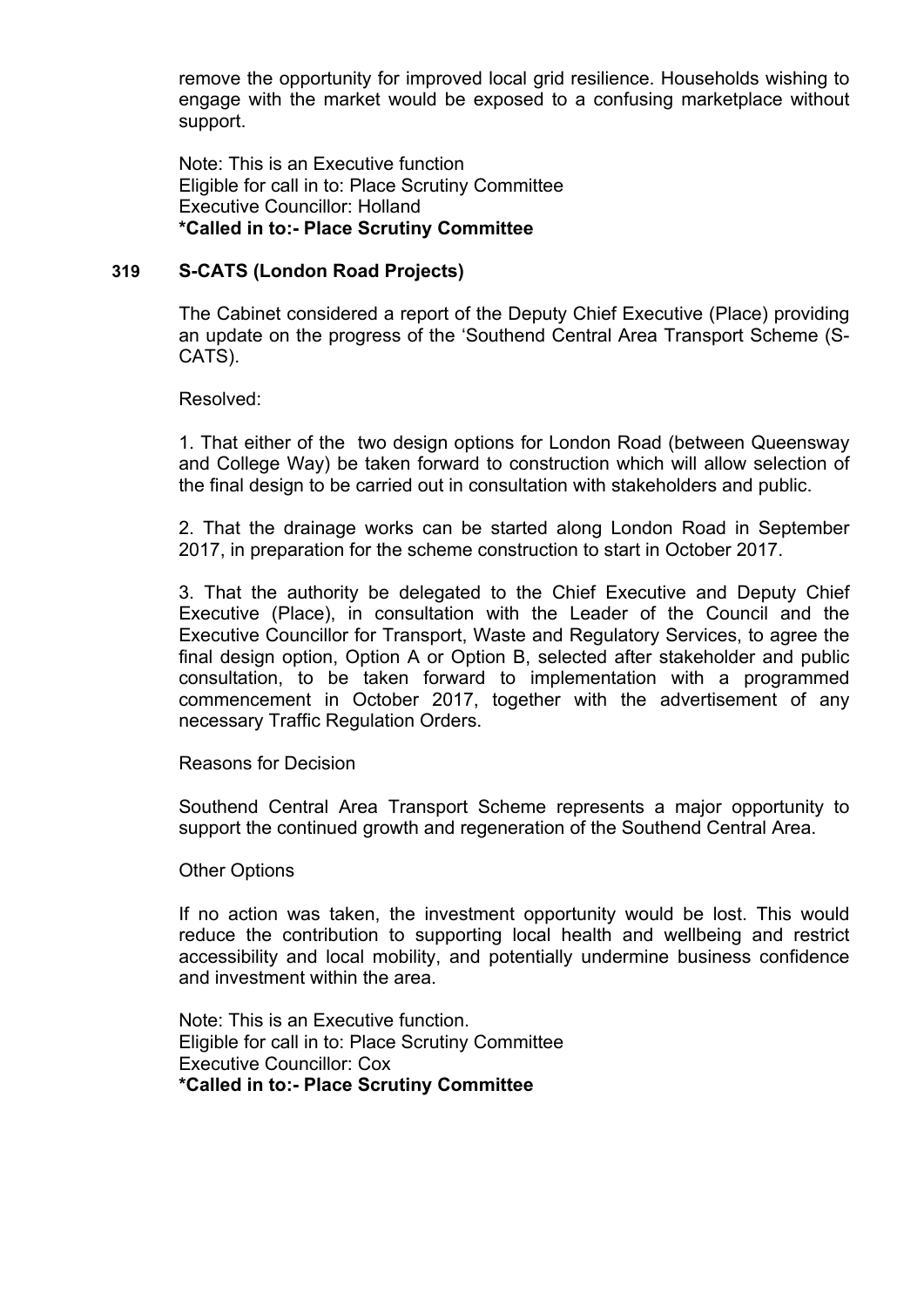## **320 Museums Service – Large Objects Collection**

The Cabinet considered a report of the Deputy Chief Executive (Place) informing Members of the large object social history collection of Southend Museums Service and set out a future plan for maximising related resources.

Resolved:

That the submitted proposals for the future of the Museum Service's large object social history collection, be approved.

Reasons for Decision

This is essential to the maintenance and development of the Museums Service and its collections.

Other Options

None.

Note: This is an Executive function Eligible for call in to: Place Scrutiny Committee Executive Councillor: Holland **\*Called in to:- Place Scrutiny Committee**

### **321 Highway Infrastructure Asset Management Plan**

The Cabinet considered a report of the Deputy Chief Executive (Place) providing an update on progress in developing the Council's approach to Highways/Transport Infrastructure Asset Management (HIAM) and requesting that consideration be given to the Highways Infrastructure Asset Management Plan (HIAMP).

Resolved:

1. That the HIAMP and associated appendices as the Council's approach to asset management and operational service delivery, be approved.

2. That continued cross boundary joint working on asset management, enabling better understanding and development of collaborative working, benchmarking and efficiency, resilience, customer communications and operation delivery to support the management of assets in Southend-on-Sea, be approved.

3. That the lifecycle plans which form the basis for the prediction of future performance of a group of assets, based on investment scenarios and maintenance strategies, be noted.

4. That it be agreed that the HIAMP and appendices will influence the Council's approach to highway maintenance and management of assets in order to meet the requirements as set out by the Department of Transport.

5. That the increase of the Council's banding for the next Department for Transport self-assessment questionnaire (SaQ) return, be noted. (The result of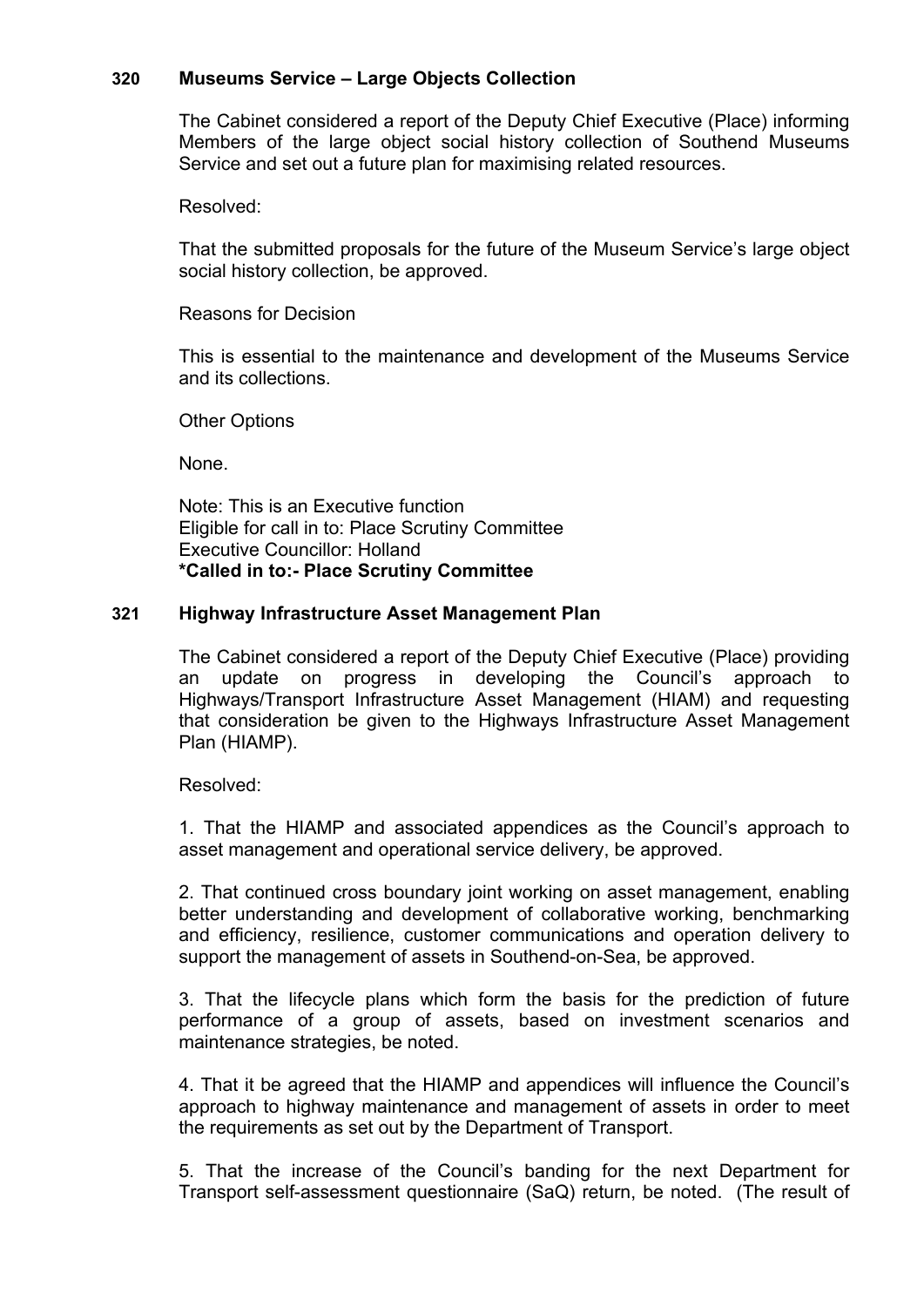which will be the Council will receive its full funding awards and improve the case for additional funding grants by adopting asset management principles).

Reasons for Decision

To establish a framework which has the means to deliver a more efficient and effective approach to the management of highway infrastructure assets.

### Other Options

Do nothing and settle for a lower band score. However, this would mean that the Council has no credible strategy for investing in assets and result in a significant loss of external funding for maintenance.

Note: This is an Executive function Eligible for call in to: Place Scrutiny Committee Executive Councillor: Cox **\*Called in to:- Place Scrutiny Committee**

#### **322 Essex & Southend Waste Local Plan**

The Cabinet considered a report of the Deputy Chief Executive (Place) presenting the Essex and Southend-on-Sea Waste Local Plan.

Recommended:

1. That all the recommendations of the Inspector's Report set out at Appendix 1 to the submitted report and the revised version of the Essex and Southend-on-Sea Waste Local Plan set out at Appendix 2 to the report, be approved.

2. That the Essex and Southend-on-Sea Waste Local Plan as set out at Appendix 2 to the report, in accordance with Planning Regulations, be approved.

3. That it be noted that the Essex and Southend-on-Sea Waste Local Plan Proposed Submission version, approved by Council for publication and submission in February 2016 has been amended as per:

a) the main modifications recommended by the Inspector in her report and agreed for consultation under delegated authority in 2016 (attached at Appendix 1);

b) The minor modifications agreed for consultation under delegated authority in 2016 (attached at Appendix 3); and

c) The further minor modification (attached at Appendix 4).

Reasons for Decision:

It is clearly advantageous for the Council to have a new Waste Local Plan in place as soon as possible. This would avoid the risk of new planning applications for waste related development being considered without an up-to-date Plan - one of the consequences being a lack of certainty regarding where new waste development will take place in future and whether such development is indeed required in the Plan area.